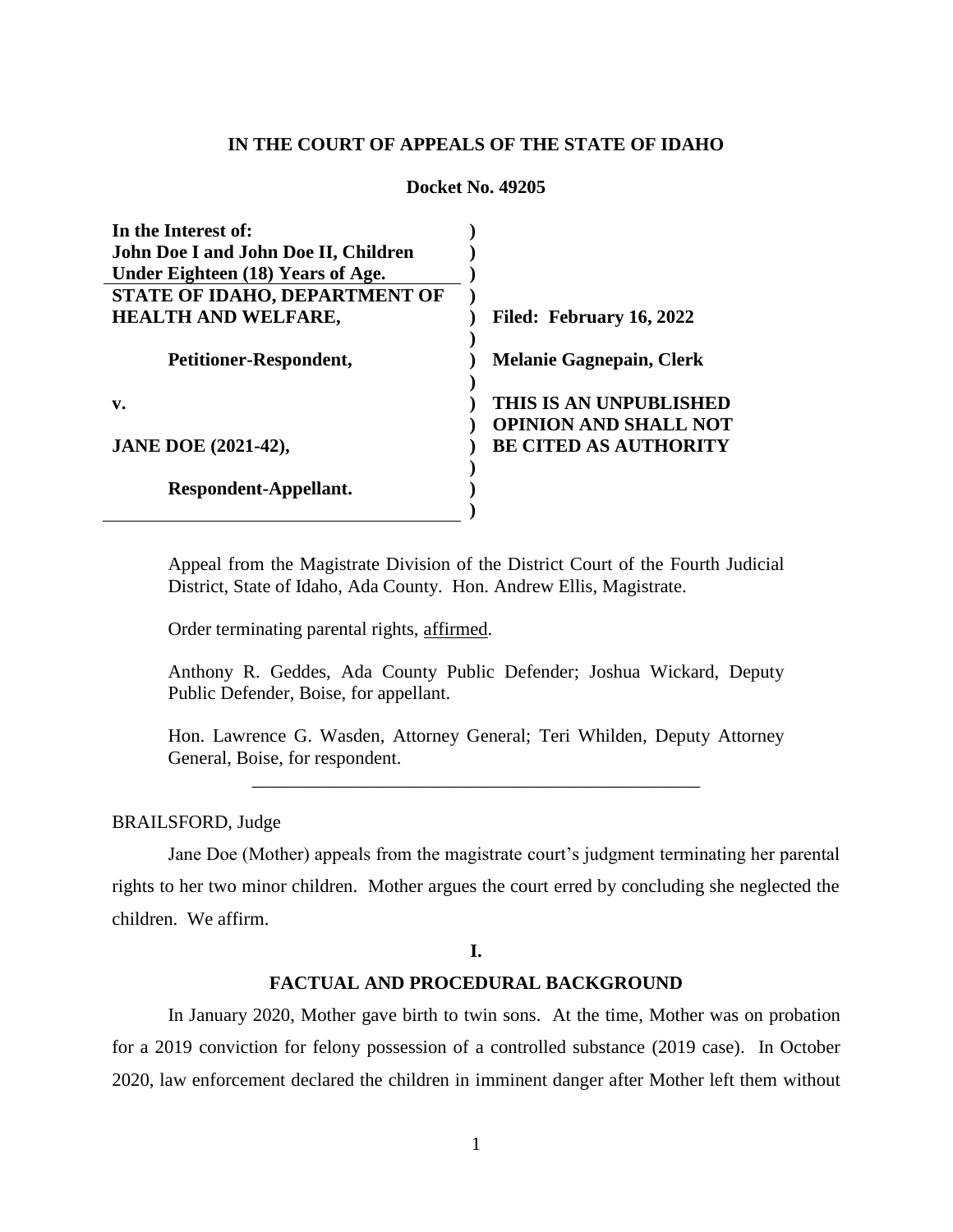a legal caregiver and Mother's whereabouts were unknown. The children were placed in foster care, and the Department of Health and Welfare filed a petition seeking legal custody of the children, which the magistrate court granted after Mother failed to appear at the adjudicatory hearing.

In November 2020, the children tested positive for multiple illicit drugs. As a result, the State charged Mother with two counts of felony injury to children and alleged Mother had abandoned the children and exposed them to drugs (2020 case). Based on these charges, the district court entered a no-contact order (NCO) prohibiting Mother from having any contact with the children. The court also revoked Mother's probation in the 2019 case.

In December 2020, the magistrate court approved a case plan for Mother to perform in this case upon her release from incarceration. This plan required Mother to complete a comprehensive diagnostic assessment upon her release and to follow all recommendations; to obtain and maintain a stable home environment upon her release; to participate in family preservation services upon her release; and to demonstrate consistent contact with the children through regularly scheduled visits upon her release and after modification of the NCO.

In February 2021, Mother pled guilty to one count of felony injury to child in the 2020 case, and the district court suspended Mother's sentence, placed her on probation, and referred her to the Ada County Drug Court. The district court also modified the NCO to allow contact with the children as facilitated by the Department and the drug court.

On March 1, 2021, Mother was accepted into the drug court and released from incarceration. Soon thereafter, however, Mother failed to comply with the drug court's rules and to meet its expectations. On April 30, the district court issued a warrant for Mother's arrest for her failure to comply with various drug court requirements, including missing urinalyses. Then, on June 28, Mother was arrested for possession of drug paraphernalia. Although Mother was released from this incarceration on August 30, she was arrested again a few days later on September 2. In October, the district court entered an order discharging Mother from the drug court program for failing to adhere to the drug court's rules and expectations. Further, the district court revoked Mother's probation and executed a sentence of seven years with three years fixed in the 2020 case to run concurrently with a sentence in the 2019 case of five years with one year fixed. The court, however, retained jurisdiction and placed Mother on a rider.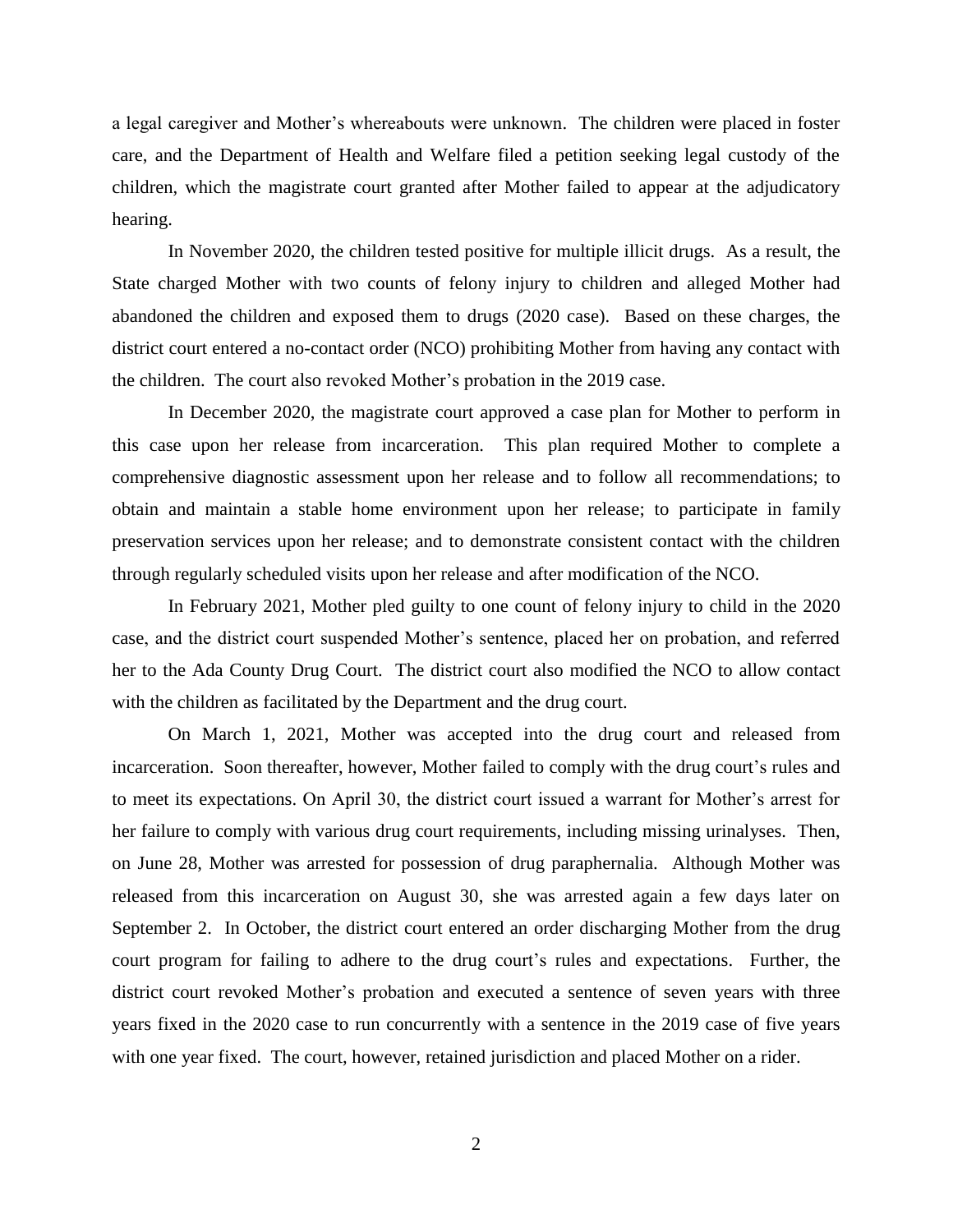Meanwhile, in August 2021, the Department petitioned the magistrate court for termination of Mother's parental rights to the children. In support, the Department alleged three counts. Count I alleged Mother neglected the children who "lack[ed] proper support or parental care necessary for their health, morals, and well-being." Count II alleged Mother neglected the children who "are without proper parental care and control, or subsistence, education, medical or other care and control necessary for their well-being." Count III alleged Mother "is unable to discharge her parental responsibilities and such inability will continue for a prolonged indeterminate period" due to her incarceration. Although the Department did not cite legal authority in its petition in support of these counts, the allegations align with the definition of neglect under Idaho Code  $\S 16-1602(31)(a)$  and (b) and with I.C.  $\S 16-2005(1)(d)$ , which establishes a condition for termination based on "a prolonged indeterminate period" of incarceration.

After the district court had revoked probation and executed the sentences in Mother's 2019 and 2020 cases, the magistrate court held a termination hearing in this case in October 2021. At the hearing, the Department caseworker, the guardian ad litem, and Mother testified. After the hearing, the court entered written findings of fact and conclusions of law terminating Mother's parental rights. In its decision, the court took judicial notice of the district court records in the 2019 and 2020 cases. The magistrate court concluded the State had "proven portions or all of Count[s] I, II, and III by clear and convincing evidence." The court also concluded the termination of Mother's parental rights is in the children's best interests.

Mother timely appeals.

#### **II.**

### **STANDARD OF REVIEW**

A parent has a fundamental liberty interest in maintaining a relationship with his or her child. *Troxel v. Granville*, 530 U.S. 57, 65 (2000); *Doe v. State*, 137 Idaho 758, 760, 53 P.3d 341, 343 (2002). This interest is protected by the Fourteenth Amendment to the United States Constitution. *State v. Doe*, 144 Idaho 839, 842, 172 P.3d 1114, 1117 (2007). Implicit in the Termination of Parent and Child Relationship Act is the philosophy that, wherever possible, family life should be strengthened and preserved. I.C. § 16-2001(2). Therefore, the requisites of due process must be met when terminating the parent-child relationship. *State v. Doe*, 143 Idaho 383, 386, 146 P.3d 649, 652 (2006). Due process requires that the grounds for terminating a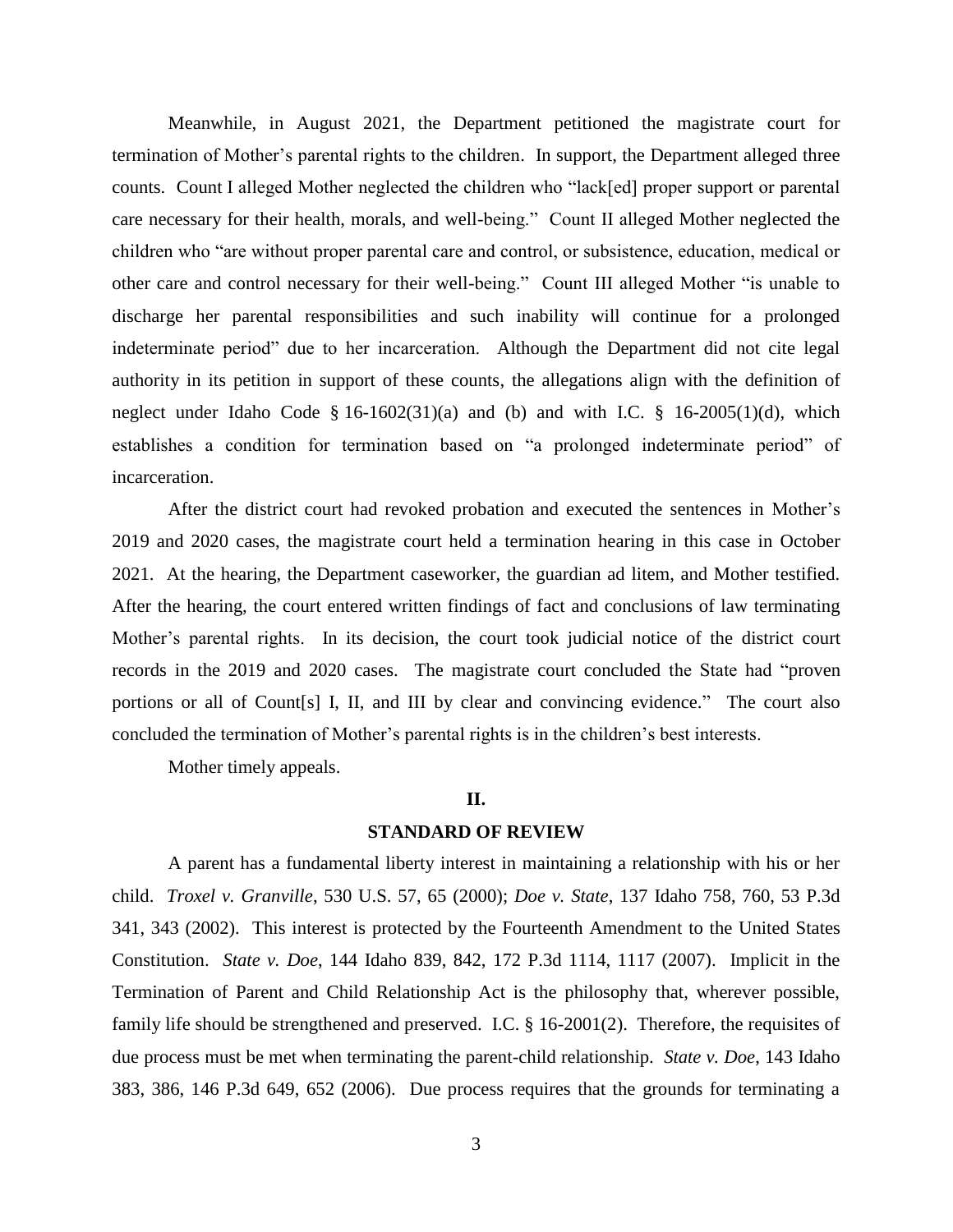parent-child relationship be proved by clear and convincing evidence. *Id.* Because a fundamental liberty interest is at stake, the United States Supreme Court has determined that a court may terminate a parent-child relationship only if that decision is supported by clear and convincing evidence. *Santosky v. Kramer*, 455 U.S. 745, 769 (1982); see also I.C. § 16-2009; *Doe v. Dep't of Health & Welfare*, 146 Idaho 759, 761-62, 203 P.3d 689, 691-92 (2009); *Doe*, 143 Idaho at 386, 146 P.3d at 652.

On appeal from a decision terminating parental rights, this Court examines whether the decision is supported by substantial and competent evidence, which means such evidence as a reasonable mind might accept as adequate to support a conclusion. *Doe v. Doe*, 148 Idaho 243, 245-46, 220 P.3d 1062, 1064-65 (2009). The appellate court will indulge all reasonable inferences in support of the trial court's judgment when reviewing an order that parental rights be terminated. *Id*. The Idaho Supreme Court has also said that the substantial evidence test requires a greater quantum of evidence in cases where the trial court's finding must be supported by clear and convincing evidence than in cases where a mere preponderance is required. *State v. Doe*, 143 Idaho 343, 346, 144 P.3d 597, 600 (2006). Clear and convincing evidence is generally understood to be evidence indicating that the thing to be proved is highly probable or reasonably certain. *Roe v. Doe*, 143 Idaho 188, 191, 141 P.3d 1057, 1060 (2006). Further, the magistrate court's decision must be supported by objectively supportable grounds. *Doe*, 143 Idaho at 346, 144 P.3d at 600.

#### **III.**

#### **ANALYSIS**

On appeal, Mother argues the magistrate court "erred in finding neglect without substantial [and] competent evidence [because] the State failed to present sufficient evidence in its case in chief to meet the standard of clear and convincing." Idaho Code Section 16-2005(1) permits a party to petition the court for termination of the parent-child relationship when it is in the child's best interests and any one of the following five factors exist: (a) abandonment; (b) neglect or abuse; (c) lack of a biological relationship between the child and a presumptive parent; (d) the parent is unable to discharge parental responsibilities for a prolonged period that will be injurious to the health, morals, or well-being of the child; or (e) the parent is incarcerated and will remain incarcerated for a substantial period of time. Each statutory ground is an independent basis for termination. *Doe*, 144 Idaho at 842, 172 P.3d at 1117.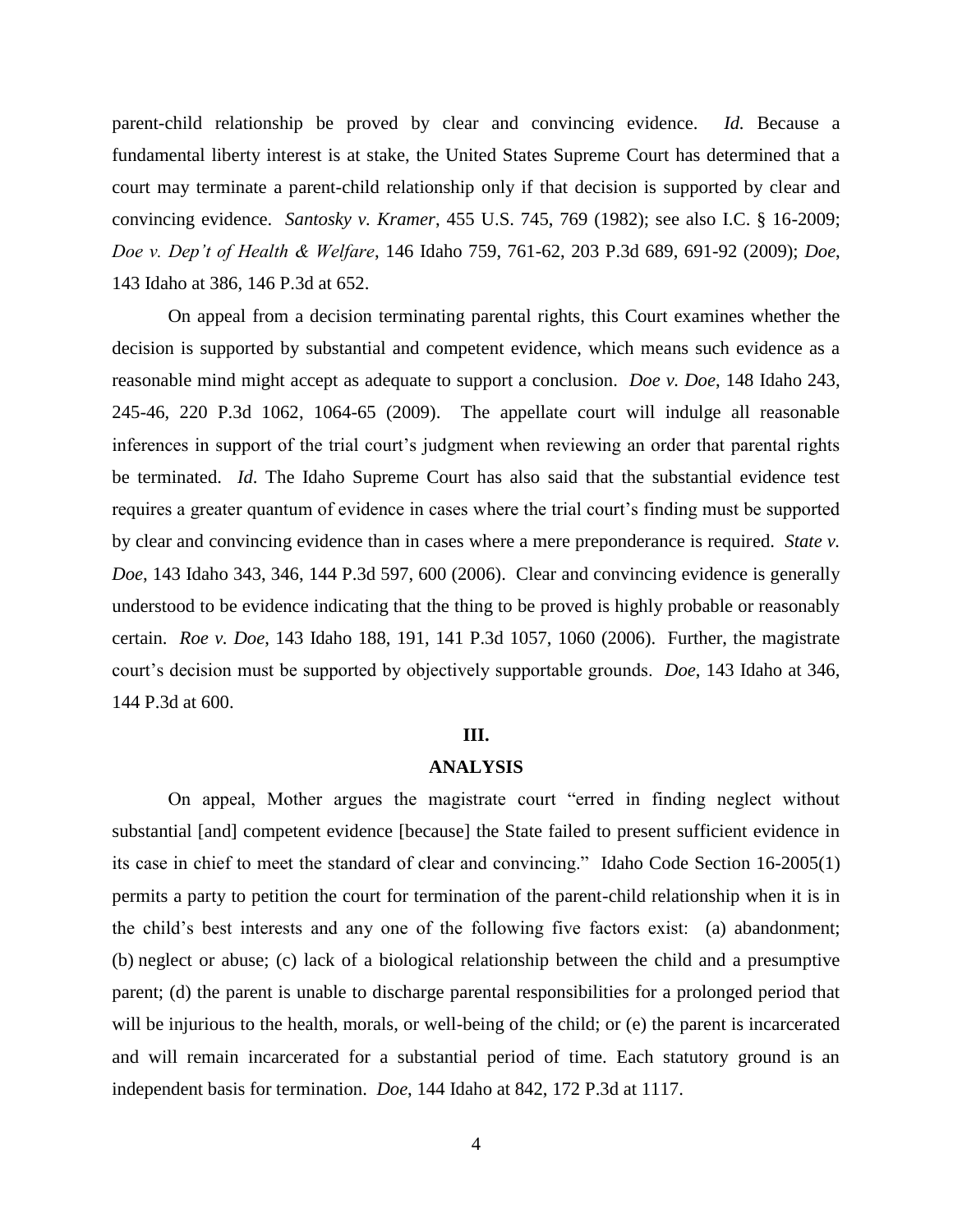Idaho Code Section 16-2002(3)(a) defines "neglect" as any conduct included in I.C. § 16- 1602(31). Section 16-1602(31)(a) provides, in pertinent part, that a child is neglected when the child is without proper parental care and control, or subsistence, medical or other care or control necessary for his or her well-being because of the conduct or omission of his or her parents, guardian, or other custodian or their neglect or refusal to provide them. Neglect also exists where the parent has failed to comply with the court's orders or the case plan in a Child Protective Act case and the Department has had temporary or legal custody of the child for fifteen of the most recent twenty-two months and reunification has not been accomplished by the last day of the fifteenth month in which the child has been in the temporary or legal custody of the Department. I.C. § 16-2002(3)(b).

In this case, Mother challenges the sufficiency of evidence to support the magistrate court's conclusion that she neglected the children. The State responds that Mother failed to challenge the court's alternative statutory ground for terminating her parental rights and that, regardless, substantial and competent evidence supports the court's conclusion Mother neglected the children. We agree with the State.

The magistrate court concluded the State had met its burden of clear and convincing evidence on all counts. This decision indicates that the court concluded that Mother neglected the children under I.C.  $\S$  16-2005(1)(b), as neglect is defined by I.C.  $\S$  16-1602(31)(a) and (b), and, alternatively, that Mother is unable to discharge her parental responsibilities for a prolonged indeterminate period due to her likely continued incarceration under I.C. § 16-2005(1)(d). These alternative rulings are independent bases for terminating Mother's parental rights. *See Idaho Dep't of Health & Welfare v. Doe* (2012-06), 154 Idaho 175, 181-82, 296 P.3d 381, 387-88 (2013).

Mother fails to address the magistrate court's conclusion that she will be unable to discharge her parental responsibilities for a prolonged indeterminate period due to her likely continued incarceration. In support of this conclusion, the court's analysis included that: Mother could "potentially be incarcerated for the next seven (7) years." "[G]iven her historic inability to comply with probationary requirements or the expectation of the [drug court,] it is highly likely [Mother] will serve a sentence greater than [a rider]." Regardless, "based on [Mother's] poor performance over the past twelve (12) months[,] she will be unable to provide a suitable home for her children in the future."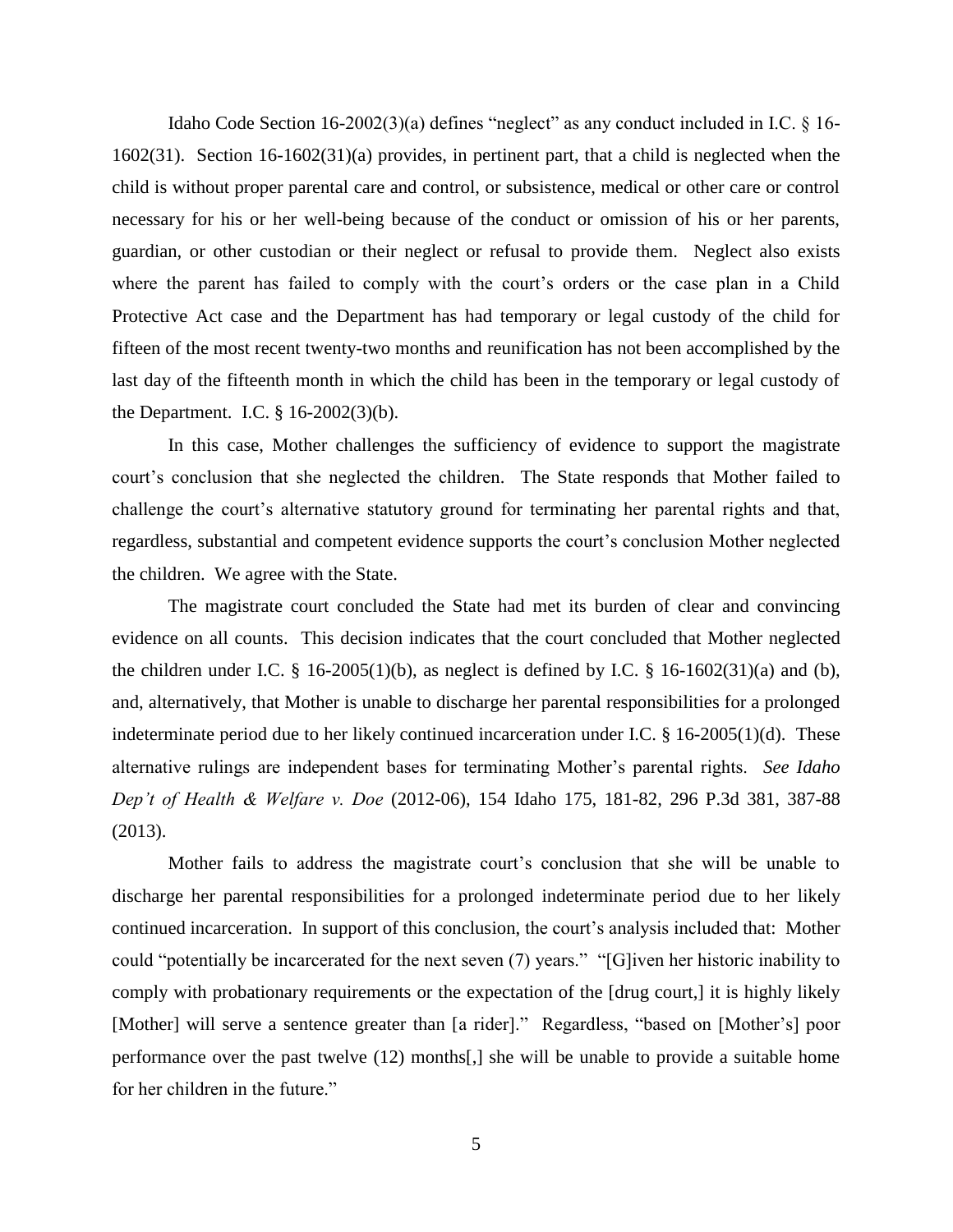Mother does not challenge any of these factual findings. If the court grants a judgment on more than one independent basis and the appellant does not challenge each basis for termination, then we must affirm the judgment. *Idaho Dep't of Health & Welfare v. Doe* (2016- 09), 163 Idaho 707, 711, 418 P.3d 1216, 1220 (2016) ("When a judgment is granted on alternative grounds and one of them is not addressed on appeal, we just affirm the judgment."). Accordingly, Mother's failure to challenge the magistrate court's conclusion that she is unable to discharge her parental responsibilities for a prolonged, indeterminate period of incarceration requires affirmance of the court's decision terminating Mother's parental rights.

Moreover, substantial and competent evidence supports the magistrate court's conclusion that Mother neglected the children. Challenging this conclusion, Mother asserts the Department caseworker "had no knowledge of [Mother's] compliance with the [drug court] program or drug testing" and "had not requested a release of information from the Drug Court." To the extent Mother's assertions suggest she complied with the drug court's rules and expectations, substantial and competent evidence belies that suggestion. Most notably, the district court records in Mother's 2020 case show that, very soon after being accepted into the drug court, the district court issued a warrant for Mother's arrest for her failure to comply with the drug court's rules and expectations and that she was discharged from drug court for this failure after being reincarcerated.

Mother also asserts the guardian ad litem obtained "information" about Mother's "progress" from the Department caseworker "who was not able to testify as to [Mother's] progress on her case plan." The magistrate court, however, did not rely on Mother's failure to perform her case plan in concluding she neglected the children. Rather, the magistrate court relied on, among other things, that Mother "failed to ensure a safe and/or appropriate living environment for the children" and that she is unable to provide parental care for the children because of her "substance abuse issues" and "criminal thinking and actions," which resulted in her "repeated and on-going incarceration." Substantial and competent evidence supports these findings. Further, Mother's assertion that the guardian ad litem "had not seen [Mother] interact with her children" ignores that she did not interact with her children during this case's pendency, other than a single visit in November 2020, which occurred before the guardian ad litem's appointment.